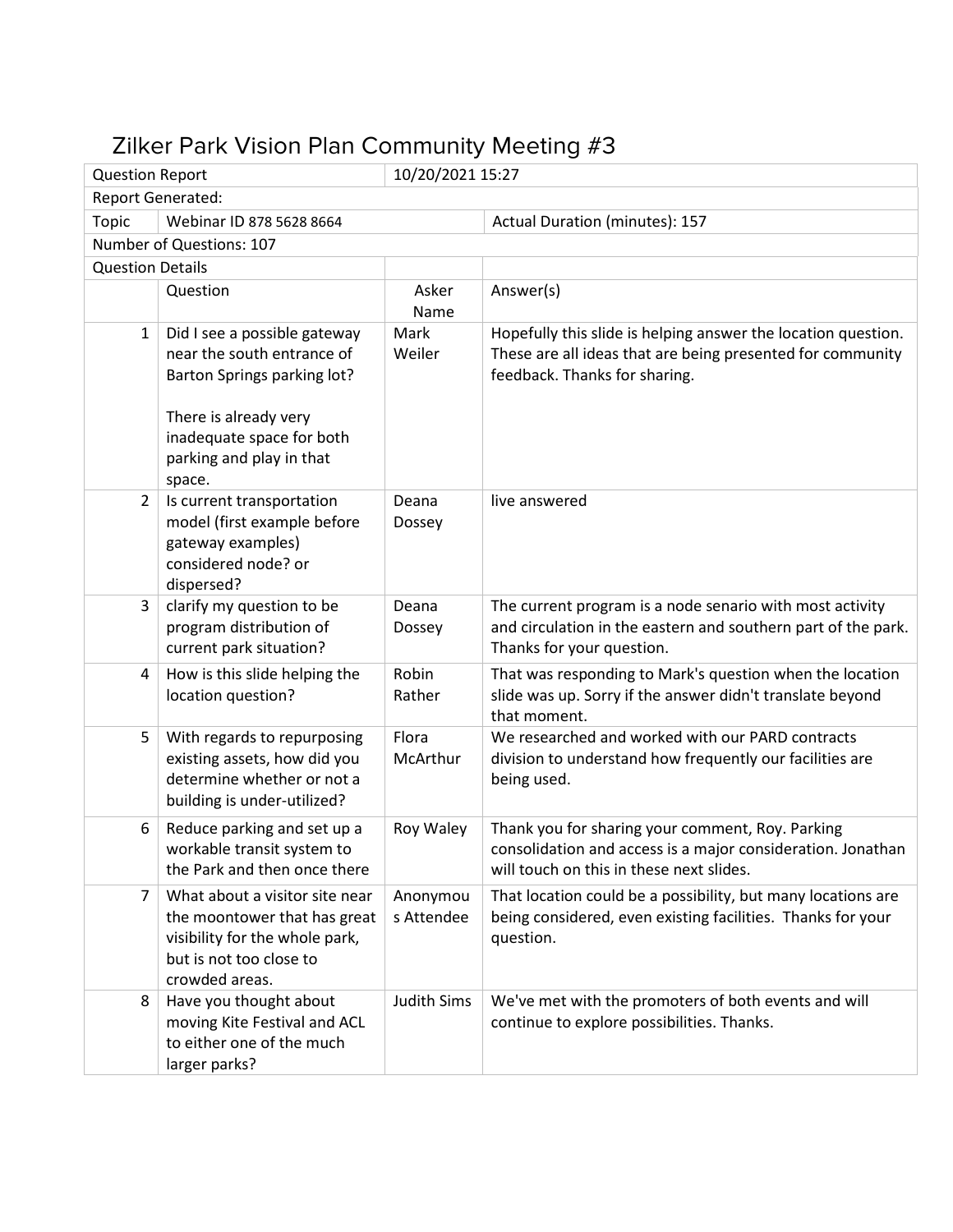| 9  | Set up Park and Rides that are<br>family friendly                                                                                                                                                                                                                        | Roy Waley                 | live answered                                                                                                                                                                      |
|----|--------------------------------------------------------------------------------------------------------------------------------------------------------------------------------------------------------------------------------------------------------------------------|---------------------------|------------------------------------------------------------------------------------------------------------------------------------------------------------------------------------|
| 10 | Has anyone considered the<br>Dillo bus concept again?                                                                                                                                                                                                                    | Laura<br>Cottam<br>Sajbel | Yes, we discussed this with CapMetro but will require<br>further conversations since they would be the entity to<br>revive that. Thanks for attending the meeting Board<br>Member. |
| 11 | Return Polo Fields to grass<br>and prohibit parking. Once<br>people learn there is limited<br>parking but easy access by<br>transit habits will change                                                                                                                   | Roy Waley                 | Thankd for your comment Roy.                                                                                                                                                       |
| 12 | as part of the park circulator,<br>that is                                                                                                                                                                                                                               | Laura<br>Cottam<br>Sajbel |                                                                                                                                                                                    |
| 13 | For a gateway design, City<br>might ask to check out the<br>new camp building by Arthur<br>Andersen going up at Shields<br>Ayers Ranch; low impact;<br>open to nature. Check their<br>website; it's private property.                                                    | <b>Judith Sims</b>        | Thank you for sharing this, Judith.                                                                                                                                                |
| 14 | What efforts have you made<br>to contract with adjacent<br>office parking garages to have<br>people park there on<br>weekends and walk in? Many<br>poeple arrive with kayaks,<br>igloos, grills, and canoes. They<br>can't bike in with those things<br>or ride the bus. | Elizabeth<br>McGreevy     | live answered                                                                                                                                                                      |
| 15 | The parking map does not<br>include the parking on the<br>south side of the pool. Isn't<br>that parking part of an overall<br>parking plan?                                                                                                                              | Sarah Faust               | live answered                                                                                                                                                                      |
| 16 | I represent TTF and hope<br>Dougherty will share their<br>parking garage (on weekends<br>and after hours) for those<br>who must drive. Ohterwise,<br>I'd like to see a trailhead<br>access close to the<br>MoPac/Austin High<br>pedestrian bridge.                       | Evan<br>Taniguchi         | live answered                                                                                                                                                                      |
| 17 | Can we see the cost benefit<br>analysis of closing BS Road?<br>Thanks                                                                                                                                                                                                    | Robin<br>Rather           | live answered                                                                                                                                                                      |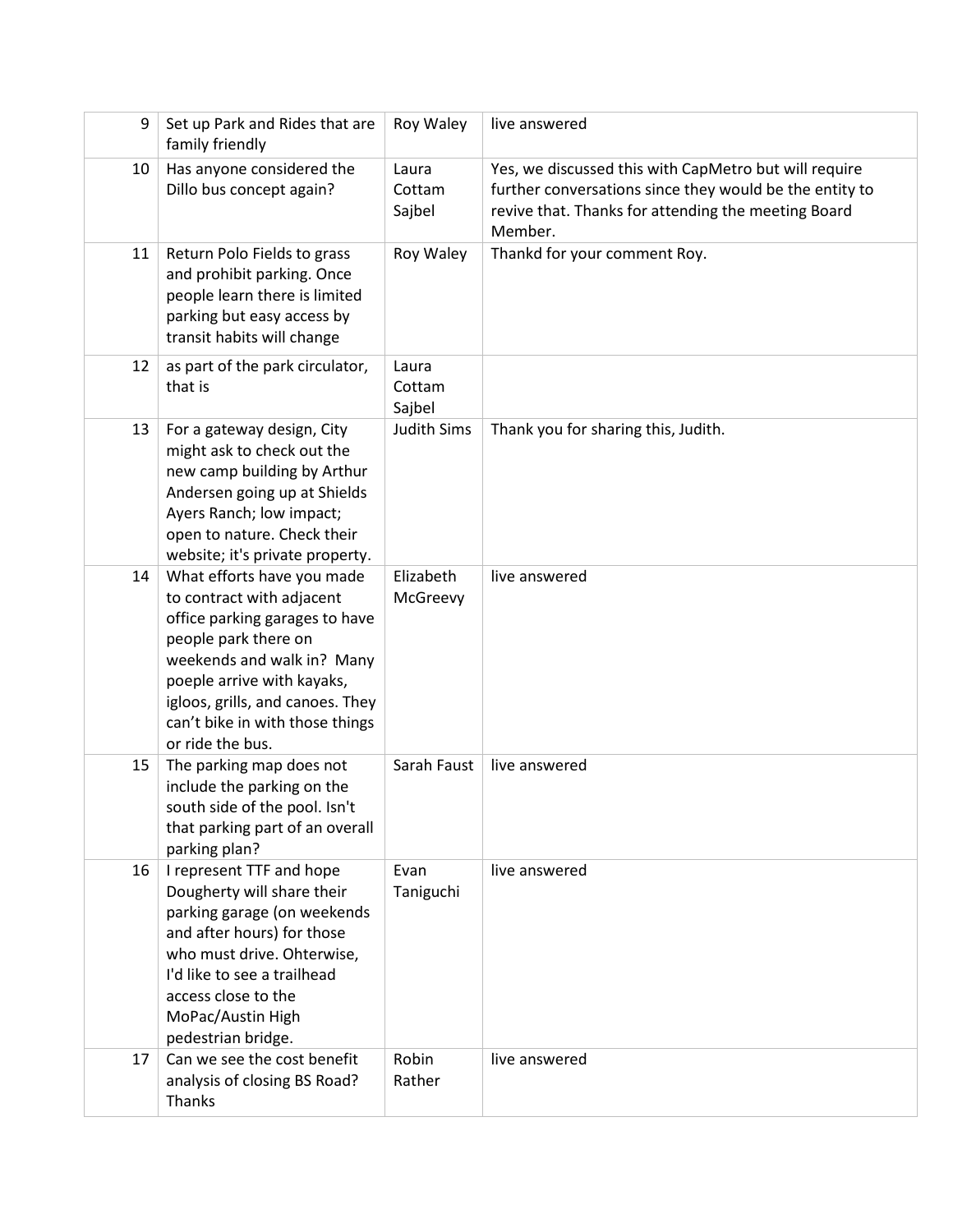| 18 | Consider entryways as zones<br>that include space before and<br>after the threshold, what is<br>the user experience as the<br>enter and leave the park? This<br>then suggest multiple entry<br>points with visitor<br>interaction/interpretive<br>opportunities. Interpretive<br>including information sharing,<br>way finding, rules and regs,<br>etc.                                                                                                                                                                                                          | Clark<br>Hancock       | Thank you for the comments, Clark.                                                                                                                                                                                   |
|----|------------------------------------------------------------------------------------------------------------------------------------------------------------------------------------------------------------------------------------------------------------------------------------------------------------------------------------------------------------------------------------------------------------------------------------------------------------------------------------------------------------------------------------------------------------------|------------------------|----------------------------------------------------------------------------------------------------------------------------------------------------------------------------------------------------------------------|
|    | While a central visitor center<br>is desirable consider not<br>limiting those services only<br>occurring at central facility.<br>Also, consider the type of<br>programming both formal<br>and informal. One user group<br>is school filed trips that<br>require certain services and<br>educational opportunities<br>that might be best separated<br>from the general public so<br>besides a visitor center also<br>think about a Barton Springs<br><b>Education center -</b><br>overlapping operations but<br>enough of a difference to<br>physically separate. |                        |                                                                                                                                                                                                                      |
| 19 | The stratford drive option<br>map was NOT clear.                                                                                                                                                                                                                                                                                                                                                                                                                                                                                                                 | Anonymou<br>s Attendee | This presentation is giving an overview of possible planning<br>alternatives to explore further; the interactive map that will<br>be released will give more a bit more detail and context of<br>what is shown here. |
| 20 | What is a range of costs for a<br>new separated-grade ped &<br>bike crossing of Barton<br>Springs Road? E.g. cost range<br>for a pedestrian underpass,<br>cost range for land bridge<br>(both of which had example<br>images shown).                                                                                                                                                                                                                                                                                                                             | Tom Wald               | live answered                                                                                                                                                                                                        |
| 21 | How about bike corrals for<br>storing bikes at park?                                                                                                                                                                                                                                                                                                                                                                                                                                                                                                             | Anonymou<br>s Attendee | Thank you for sharing the idea.                                                                                                                                                                                      |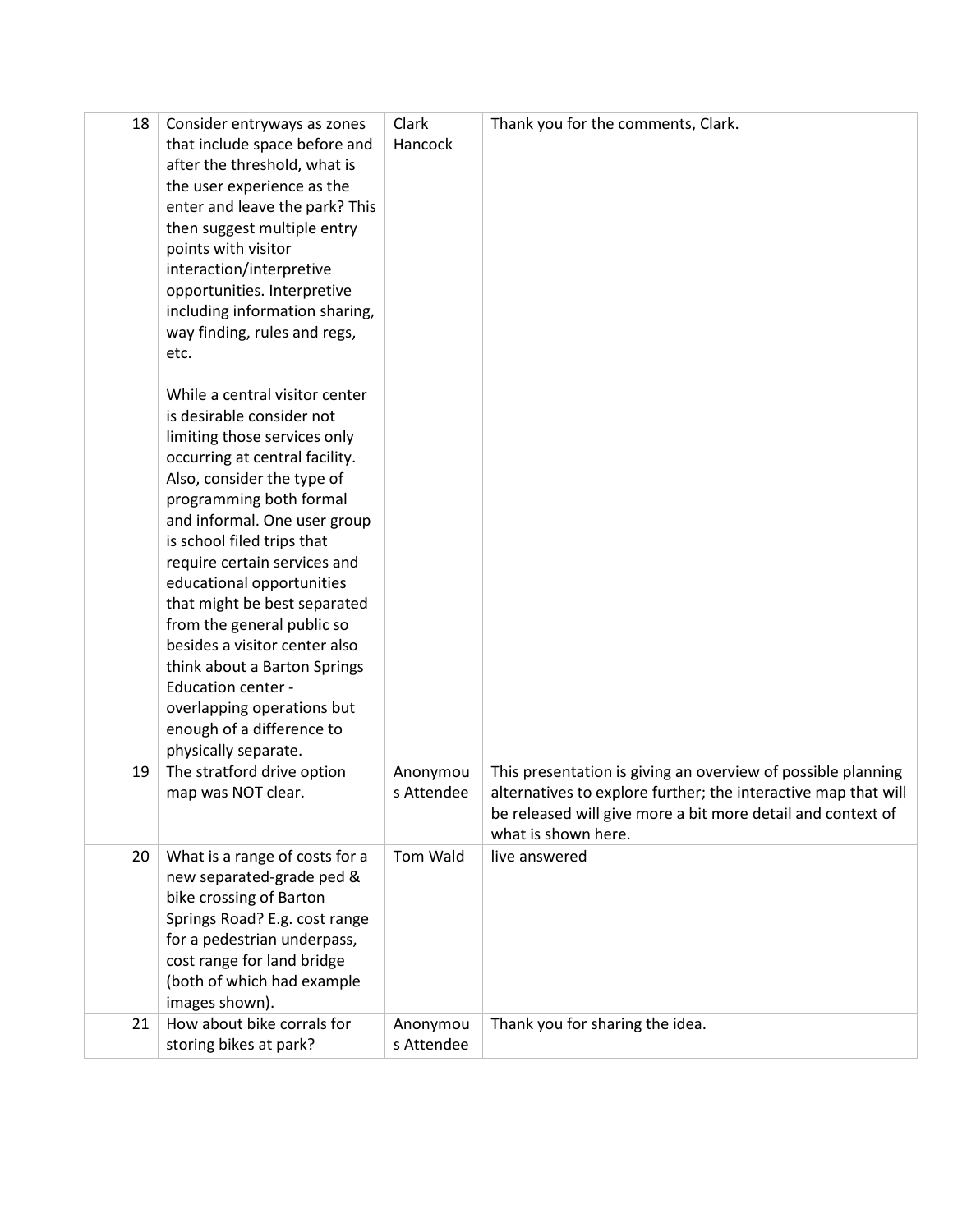| 22 | What kind of analysis may<br>have been done on what ACL<br>does that works so well re car<br>free options? Is that<br>replicable the rest of the<br>year?                                                                                                                                                                         | Robin<br>Rather        | live answered                                                                                                                                  |
|----|-----------------------------------------------------------------------------------------------------------------------------------------------------------------------------------------------------------------------------------------------------------------------------------------------------------------------------------|------------------------|------------------------------------------------------------------------------------------------------------------------------------------------|
| 23 | What about Azie<br>Morton?????                                                                                                                                                                                                                                                                                                    | Anonymou<br>s Attendee | live answered                                                                                                                                  |
| 24 | And how long will ACL restrict<br>our opportunities for the ZP<br>Master Plan                                                                                                                                                                                                                                                     | Evan<br>Taniguchi      | live answered                                                                                                                                  |
| 25 | There is a legal judgement<br>from a suit by Rollingwood<br>that affects possible changes<br>to Stratford. This goes back to<br>when the Nature Center was<br>first planning on moving to its<br>current site                                                                                                                     | Clark<br>Hancock       | Thank you, Clark. We are assessing where we need to<br>explore all of our options. We will continue conversations<br>with Rollingwood as well. |
| 26 | Return to a more natural<br>environment and less of a<br>theme park. As JO just said an<br>refuge.                                                                                                                                                                                                                                | Roy Waley              | Thanks for the comment Roy.                                                                                                                    |
| 27 | So happy to see you<br>integrating climate mitigation<br>into this now!! Thank you. Is<br>there any detailed analysis<br>your team has that it can<br>share?                                                                                                                                                                      | Robin<br>Rather        | live answered                                                                                                                                  |
| 28 | Consider diversity of eco<br>zones and don't just fous on<br>trees. Especially meadows                                                                                                                                                                                                                                            | Clark<br>Hancock       | The presentation showed eco zones so this will be<br>furthered explored. Thanks.                                                               |
| 29 | The mowing I observe in<br>Zilker Park throughout the<br>years appears very<br>distructive. Huge machinery<br>kicks up lots of dust. The grass<br>is cut too low when the<br>weather is dry and the grass is<br>turning brown. I have called<br>the maintenance people<br>about this and my comments<br>have fallen on deaf ears. | Anonymou<br>s Attendee | live answered                                                                                                                                  |
| 30 | Keep handicap and 4+ HOV<br>parking for families                                                                                                                                                                                                                                                                                  | Roy Waley              | Thank you for this comment, Roy. Ensuring access for all is a<br>major priority.                                                               |
| 31 | what kinds of material is in<br>the landfill? could there be<br>some biohazards?                                                                                                                                                                                                                                                  | Joanne Day             | live answered                                                                                                                                  |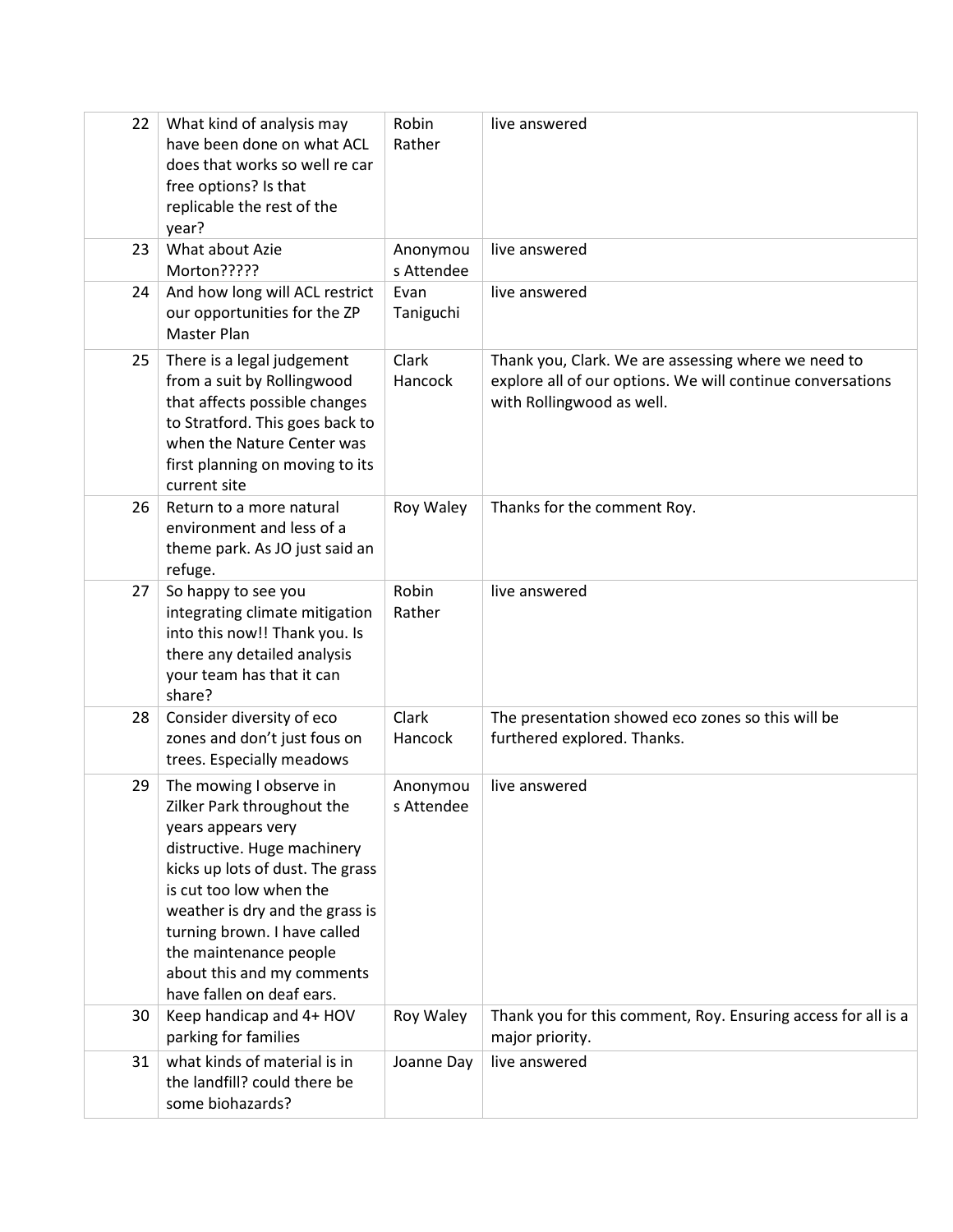| 32 | With regard to ecology,<br>sustainability, and land<br>management, how was the<br>impact of Austin City Limits<br>taken into account in the<br>planning/recommendation<br>process?                                                          | Susan<br>Whittle       | live answered                                                                                       |
|----|---------------------------------------------------------------------------------------------------------------------------------------------------------------------------------------------------------------------------------------------|------------------------|-----------------------------------------------------------------------------------------------------|
| 33 | If we can extract the Butler<br>landfill, what about a buried<br>parking area there with a<br>green roof (and trees) so that<br>parking at Zilker can be<br>consolidated and parking<br>needs met while providing an<br>ecological surface? | Anonymou<br>s Attendee | live answered                                                                                       |
| 34 | Intresting becaouse the pit<br>was a sand, gravel and clay<br>qury before in was used as a<br>landfill. Quarry walls change<br>the perspective                                                                                              | Clark<br>Hancock       | live answered                                                                                       |
| 35 | Are these what you are calling<br>"scenarios?" Or are there fully<br>fleshed out scenarios to<br>consider and evaluate<br>elsewhere on the web or<br>something?                                                                             | Robin<br>Rather        | live answered                                                                                       |
| 36 | How do we sign up for small<br>group discussions?                                                                                                                                                                                           | Mark<br>Weiler         | ZilkerVision@austintexas.gov to let us know you are<br>interested and what your interests might be. |
| 37 | I agree:<br>The stratford drive option<br>map was NOT clear.                                                                                                                                                                                | Anonymou<br>s Attendee | live answered                                                                                       |
| 38 | What are funding options for<br>this plan: bonds, General<br>Fund, PPP, commmunity<br>fundraising???                                                                                                                                        | Elizabeth<br>Gray      | live answered                                                                                       |
| 39 | Is there any serious<br>consideration being given to<br>reloacting ACL and Trail of<br>Lights so we can enjoy the<br>park all year long as opposed<br>to losing it for up to 2 months<br>each year.                                         | bill seale             | live answered                                                                                       |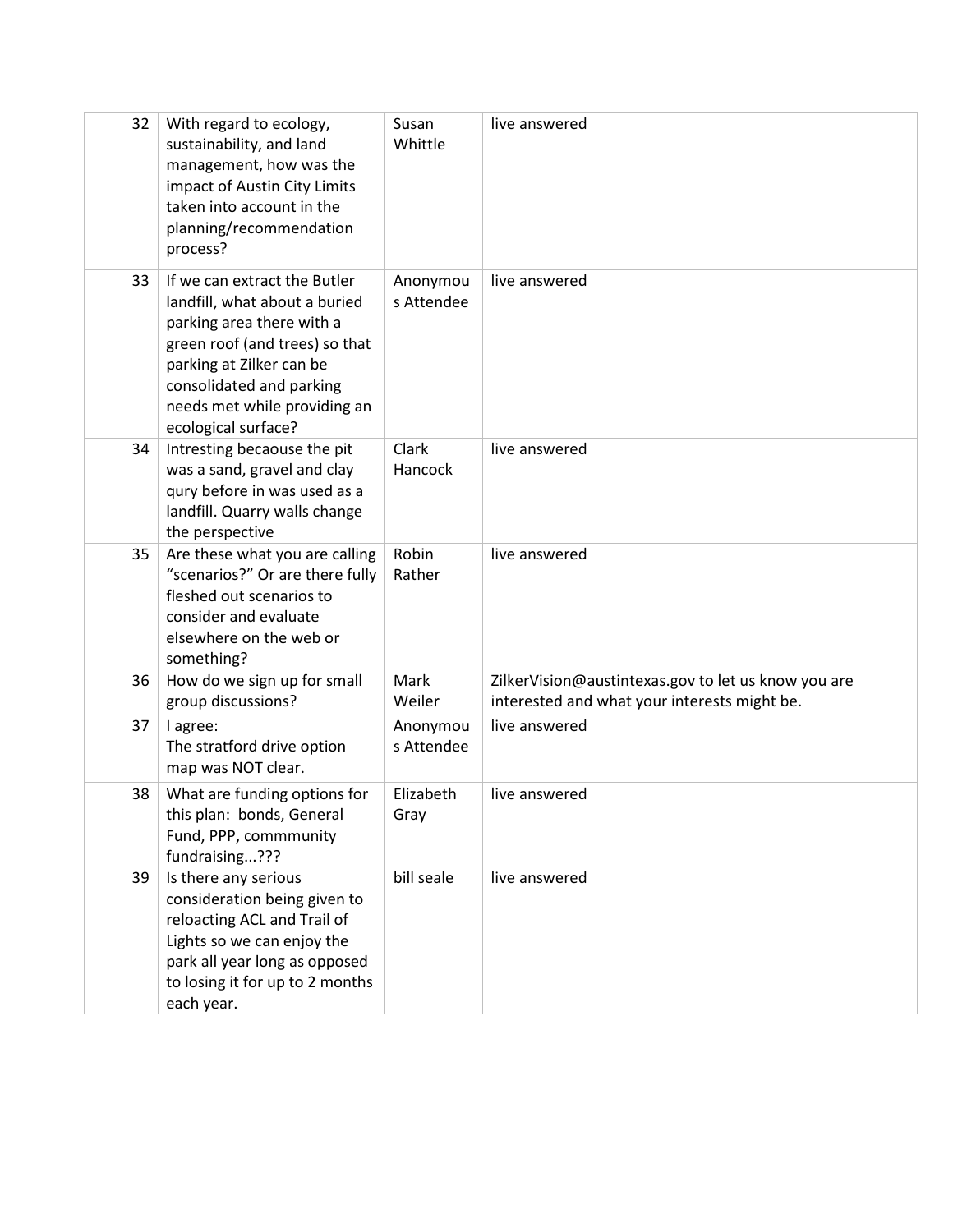| 40 | Have you given thought to        | <b>Ed Scruggs</b> | live answered                                            |
|----|----------------------------------|-------------------|----------------------------------------------------------|
|    | improving Shared Use             |                   |                                                          |
|    | Pathways for scooters            |                   |                                                          |
|    | pedestrians along Barton         |                   |                                                          |
|    | Springs Road, over the bridge    |                   |                                                          |
|    | and into the park? Hundreds      |                   |                                                          |
|    | use scooters from downtown       |                   |                                                          |
|    | to access the park for events,   |                   |                                                          |
|    | but pavement from Lamar to       |                   |                                                          |
|    | the park is in terribel shape.   |                   |                                                          |
| 41 | Is there a value decision re:    | Anonymou          | live answered                                            |
|    | whether concessions will be      | s Attendee        |                                                          |
|    | allowed more entry (e.g. the     |                   |                                                          |
|    | old carousel that was rejected   |                   |                                                          |
|    | several years ago), How          |                   |                                                          |
|    | will/won't they fit into the     |                   |                                                          |
|    | plan?                            |                   |                                                          |
| 42 | A physical information center    | Anaka             | That is correct, Anaka. There are several typologies for |
|    | is only one option, correct?     | Rivera            | gateways & thresholds as well as an information          |
|    | Repurposing current buildings    |                   | center/visitor hub that are being considered.            |
|    | for an information center is     |                   |                                                          |
|    | not a firm decision, correct?    |                   |                                                          |
|    |                                  |                   |                                                          |
| 43 | Adding to safe storage for       | Anonymou          | live answered                                            |
|    | bikes, are there plans for       | s Attendee        |                                                          |
|    | better trails for bikes into and |                   |                                                          |
|    | through the park?                |                   |                                                          |
| 44 | The thresholds are a terrible    | Anonymou          | Thank you for the comment.                               |
|    | idea. They will involved great   | s Attendee        |                                                          |
|    | expense and disruption to        |                   |                                                          |
|    | build. They are unnecessary      |                   |                                                          |
|    | man-made structures that         |                   |                                                          |
|    | interfere with the natural       |                   |                                                          |
|    | environment. The presence of     |                   |                                                          |
|    | gates impose the presense of     |                   |                                                          |
|    | government.                      |                   |                                                          |
| 45 | The options for connecting       | Fred              | live answered                                            |
|    | the Butler Trail and Violet      | Richardson        |                                                          |
|    | Crown Trail are exciting. I'm    |                   |                                                          |
|    | curious about the potential      |                   |                                                          |
|    | impact on the disc golf course   |                   |                                                          |
|    | from some of the options         |                   |                                                          |
|    | presented. What if any           |                   |                                                          |
|    | changes to the configuration     |                   |                                                          |
|    | of the golf course might be      |                   |                                                          |
|    | contemplated for inclusion in    |                   |                                                          |
|    | the master plan?                 |                   |                                                          |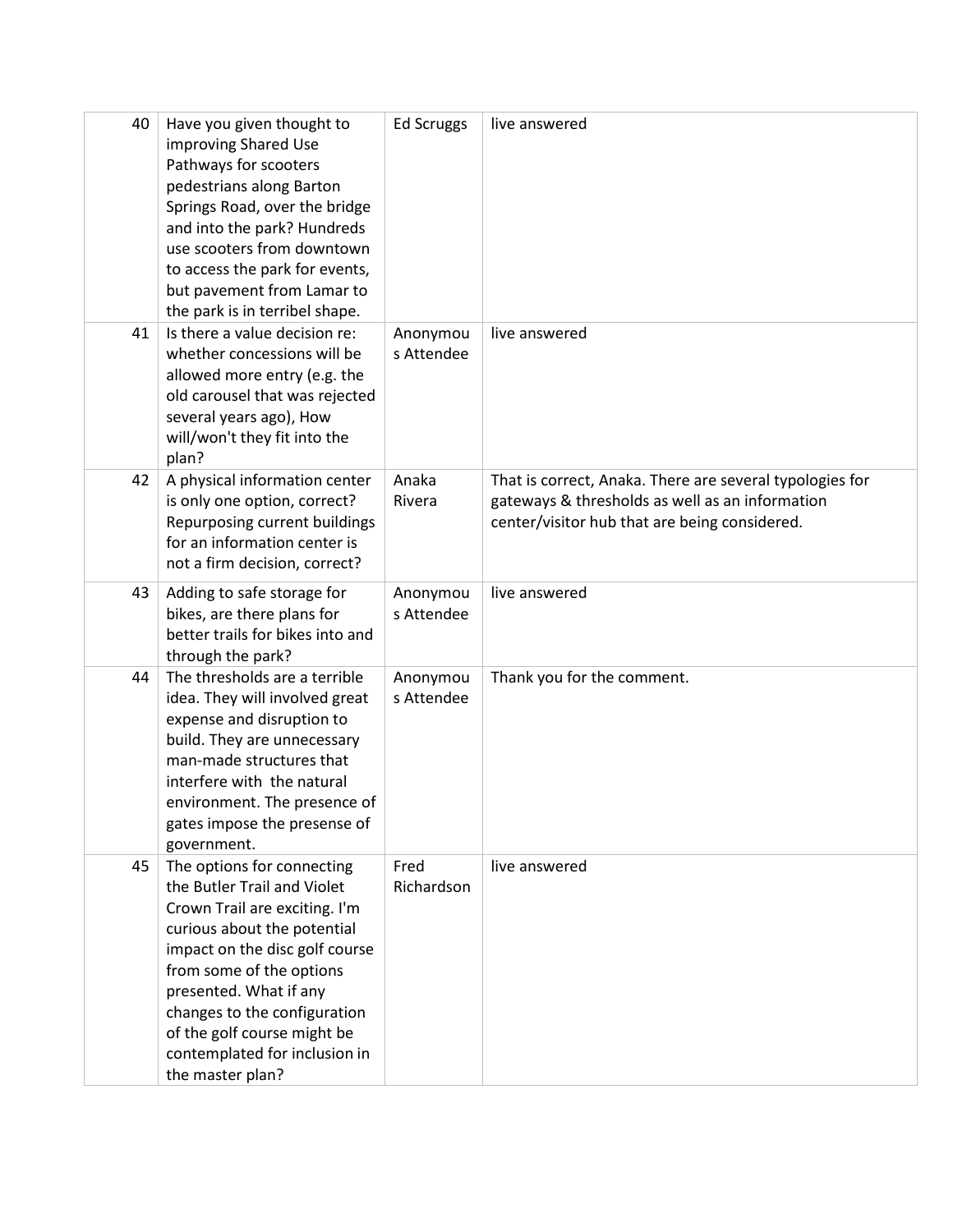| 46 | can we shrink BS road to one<br>lane each way?                                                                                                                                                                                                        | William<br><b>Bunch</b> | We will continue to explore how BS Rd can be safer for<br>peds and cyclists & how to lower vehicle speeds. We've<br>already met with Austin Transportation about this. Thanks.                                                                                                                                                                                                                                                                                                |
|----|-------------------------------------------------------------------------------------------------------------------------------------------------------------------------------------------------------------------------------------------------------|-------------------------|-------------------------------------------------------------------------------------------------------------------------------------------------------------------------------------------------------------------------------------------------------------------------------------------------------------------------------------------------------------------------------------------------------------------------------------------------------------------------------|
| 47 | would need more hubs not<br>great to go downtown to<br>catch shuttles.                                                                                                                                                                                | Joanne Day              | Thank you for this comment, Joanne. Connections to the<br>park through CapMetro routes is also a consideration.                                                                                                                                                                                                                                                                                                                                                               |
| 48 | What is the timeline for the<br>project and what is the<br>estimated completion date?                                                                                                                                                                 | Anonymou<br>s Attendee  | We anticipate that the plan starts the approval process next<br>summer. Thanks.                                                                                                                                                                                                                                                                                                                                                                                               |
| 49 | Has the Design Team<br>reviewed the Rewilding Zilker<br>plan?                                                                                                                                                                                         | Sarah Faust             | live answered                                                                                                                                                                                                                                                                                                                                                                                                                                                                 |
| 50 | Please discuss either Trail Of<br>Lights removal or<br>improvements to<br>management of the space<br>that allows for use of the park<br>during the time the exhitibits<br>are present. Too much of the<br>park becomes inaccessible to<br>park users. | Michele<br><b>Blair</b> | live answered                                                                                                                                                                                                                                                                                                                                                                                                                                                                 |
| 51 | Have you considered moving<br>ACL to COTA?                                                                                                                                                                                                            | Karen<br><b>Kreps</b>   | live answered                                                                                                                                                                                                                                                                                                                                                                                                                                                                 |
| 52 | Given how rapidly Austin is<br>expanding and the speed that<br>climate change is accelerating<br>, why are the ecological issues<br>regarding zilker park not<br>more of an immediate issue<br>other than a "100 year plan"?                          | Jenna<br>Amadi          | live answered                                                                                                                                                                                                                                                                                                                                                                                                                                                                 |
| 53 | How csn we dicuss a "Vision"<br>plan that doesn't include the<br>prospect of alcohol sales at<br>Zilker? A blurry double vision<br>plan?                                                                                                              | Roy Waley               | Roy, thanks for the question. The wine and beer question at<br>Zilker Cafe is before Boards and Commissions, and<br>opportunities for community members to engage there is<br>available. In addition, the vision is typically more high level<br>than that. However, we are looking for opportunities where<br>that might be explored in more detail as concessions are<br>considered in the future. We haven't forgotten about you<br>yet, and we know it is a big question! |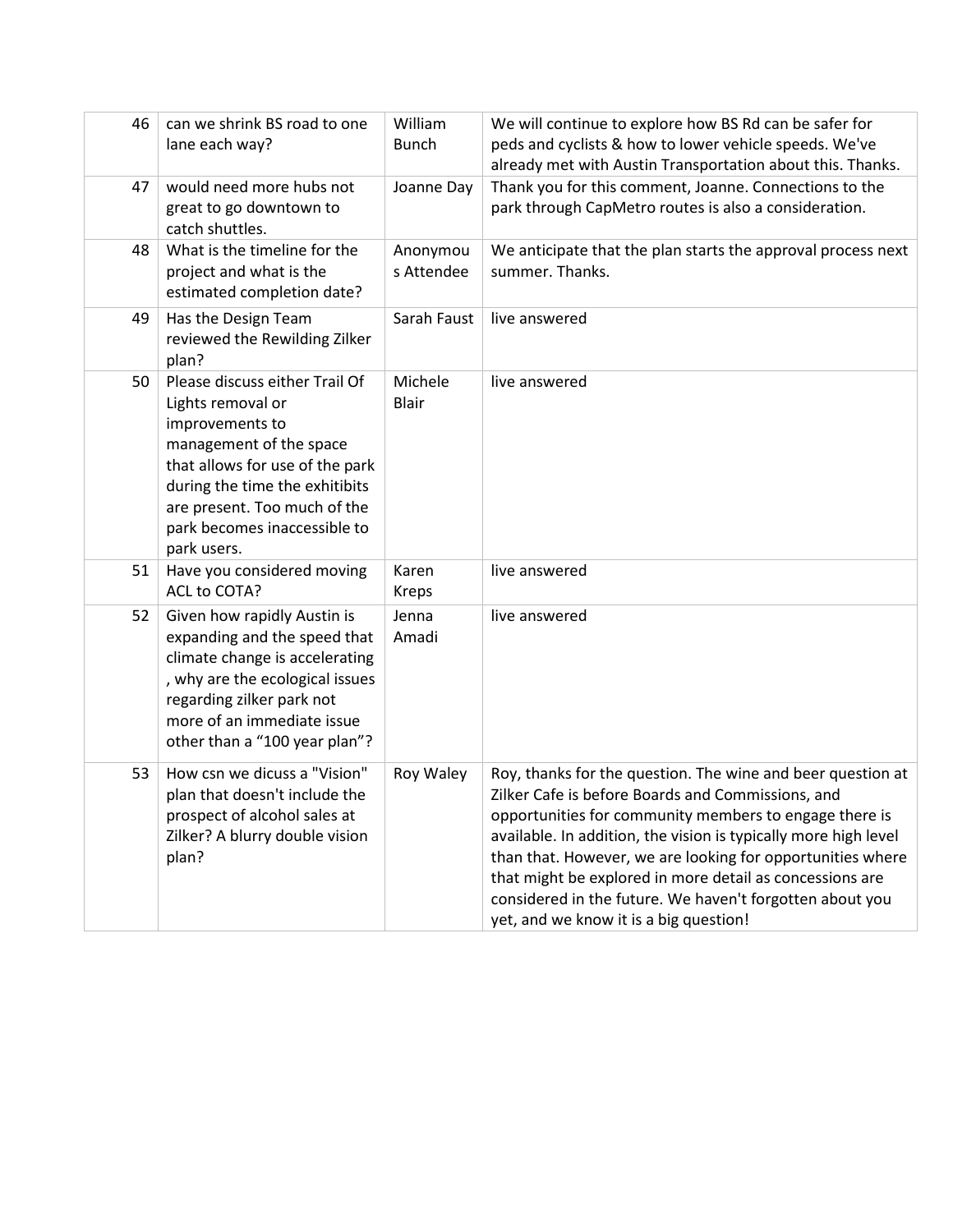| 54 | Might consider developing         | Clark              | live answered                                           |
|----|-----------------------------------|--------------------|---------------------------------------------------------|
|    | some conceptual secenerios        | Hancock            |                                                         |
|    | on how different folks park       |                    |                                                         |
|    | expereince. someone who           |                    |                                                         |
|    | visits the park every day or so   |                    |                                                         |
|    | as the informal                   |                    |                                                         |
|    | recreation/recharge; the          |                    |                                                         |
|    | family who uses the park for      |                    |                                                         |
|    | an extended family gathering;     |                    |                                                         |
|    | etc. It is one thing for          |                    |                                                         |
|    | someone who lives in fairly       |                    |                                                         |
|    | close proximity and those         |                    |                                                         |
|    | who would be coming from          |                    |                                                         |
|    | further out. Alos, the typwes     |                    |                                                         |
|    | of activities: how much stuff     |                    |                                                         |
|    | does different activities take    |                    |                                                         |
|    | and what does that mean to        |                    |                                                         |
|    | the logisics of the various       |                    |                                                         |
|    | visitor types                     |                    |                                                         |
| 55 | Please don't limit measure to     | Clark              | Thank you for your comment Clark. If you have specific  |
|    | canopy cover!                     | Hancock            | questions please feel free to put them here in the Q&A. |
|    |                                   |                    | Other comments may be directed to the chat.             |
| 56 | What options are being            | <b>Ed Scruggs</b>  | live answered                                           |
|    | considered to improve safe        |                    |                                                         |
|    | pedestrian access to the          |                    |                                                         |
|    | <b>Botanical Gardens from the</b> |                    |                                                         |
|    | park? Currently, the              |                    |                                                         |
|    | pavement conditions and           |                    |                                                         |
|    | traffic volume on Barton          |                    |                                                         |
|    | Springs Road make it usafe to     |                    |                                                         |
|    | walk of scooter from the big      |                    |                                                         |
|    | lawn or the springs.              |                    |                                                         |
| 57 | Have any of you seen the SOS      | Roy Waley          | live answered                                           |
|    | rewilding plan?                   |                    |                                                         |
| 58 | I'm glad to hear others are       | Anonymou           | Thanks for your comment.                                |
|    | trying to get maintenance to      | s Attendee         |                                                         |
|    | back off on the mowing.           |                    |                                                         |
|    | Thank you.                        |                    |                                                         |
| 59 | Reforestation, decreased          | <b>Craig Nazor</b> | live answered                                           |
|    | mowing, and improved              |                    |                                                         |
|    | aquatic ecosystems are some       |                    |                                                         |
|    | of the most important ways        |                    |                                                         |
|    | to address climate change in      |                    |                                                         |
|    | the park (excluding               |                    |                                                         |
|    | transportation to and from).      |                    |                                                         |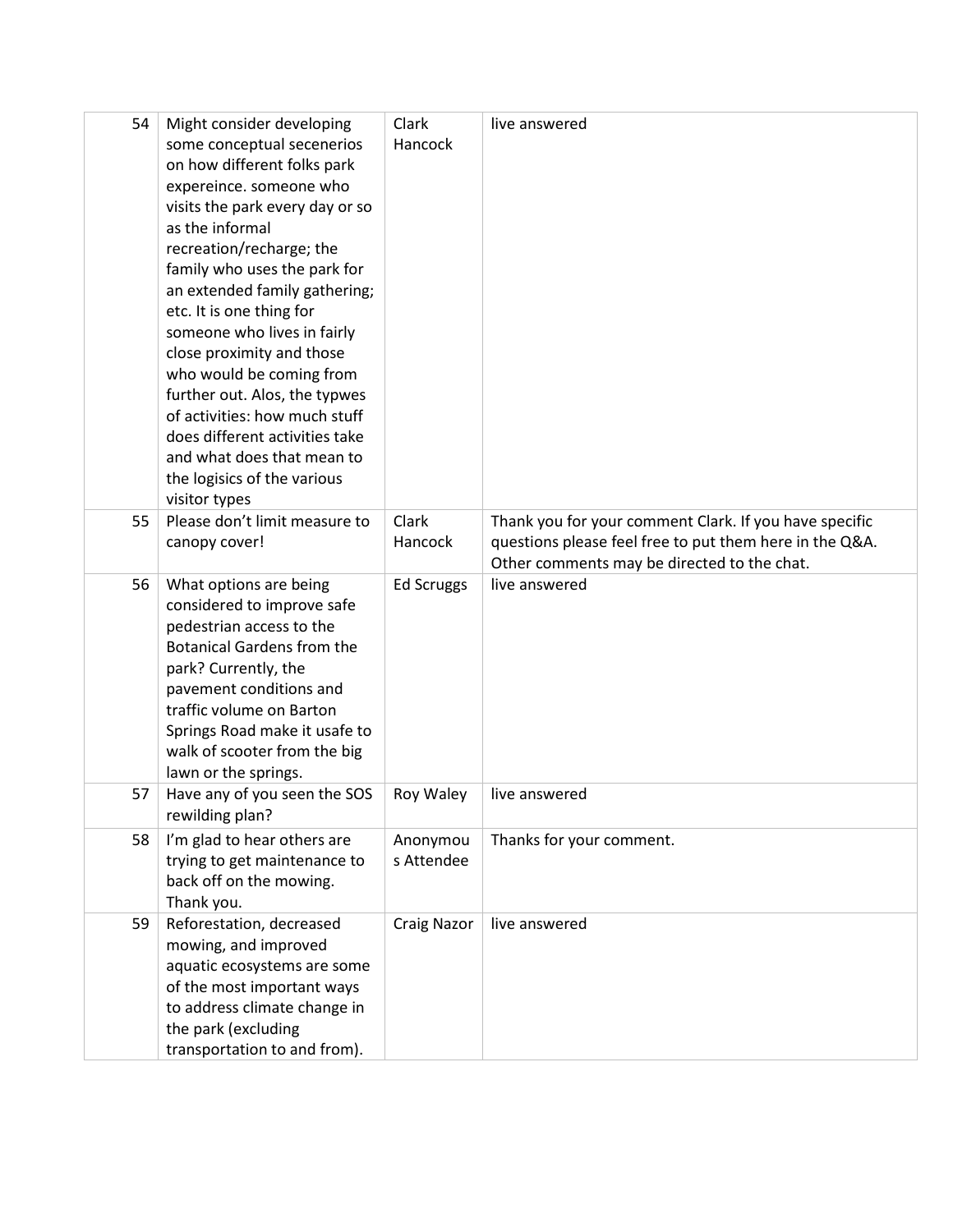| 60 | What are likely funding<br>options for the plan?                                                                                                                                                                                                                                                                                                                                                                                                         | Anonymou<br>s Attendee | We are exploring several funding options, such as earned<br>income, contributed income, or value capture. Perhpas a<br>conservancy is possible, but needs to be explored. This<br>topic will be discussed further in our next meetings. Thanks. |
|----|----------------------------------------------------------------------------------------------------------------------------------------------------------------------------------------------------------------------------------------------------------------------------------------------------------------------------------------------------------------------------------------------------------------------------------------------------------|------------------------|-------------------------------------------------------------------------------------------------------------------------------------------------------------------------------------------------------------------------------------------------|
| 61 | Would like to see people<br>surveyed who actually use the<br>park in the places you are<br>proposing change, not just<br>pop ups at Barton Springs<br>Pool Entrance. i.e. Butler<br>pop-ups, people along the<br>banks, people at Barkin<br>Springs, people who are using<br>the great lawn, people who<br>use the playscapes, picnic<br>tables at the far end of the<br>park. There are many types<br>of people who use the park,<br>not just swimmers. | Anonymou<br>s Attendee | Thanks for the question. We are trying to reach visitors to<br>the park both at the park and throughout the City. Since we<br>can't be everywhere in the park, we're trying to get to<br>places all over the city!                              |
| 62 | I'd love to take public transit<br>from other parts of town but<br>it takes a full two hours on<br>bus to get to Zilker from Circle<br>C, Dove Springs, and other<br>parts of town. As transit,<br>transportation and access is<br>discused, how do we make<br>sure that the plan is equitable<br>and that we don't greenwash<br>exclusionary planning from<br>making Zilker harder to<br>access?                                                        | Rich<br>DePalma        | live answered                                                                                                                                                                                                                                   |
| 63 | Well said, Jonathan                                                                                                                                                                                                                                                                                                                                                                                                                                      | Clark<br>Hancock       |                                                                                                                                                                                                                                                 |
| 64 | ACL mostly damages and<br>repairs, which is not good for<br>climate mitigation.                                                                                                                                                                                                                                                                                                                                                                          | <b>Craig Nazor</b>     | Fair comment Craig. Thanks.                                                                                                                                                                                                                     |
| 65 | Have you thought about<br>repurposing the building on<br>the back side of Barton<br>Springs, and combining it with<br>the current exhibit?                                                                                                                                                                                                                                                                                                               | Anonymou<br>s Attendee | live answered                                                                                                                                                                                                                                   |
| 66 | I would encourage a cap for<br>the landfill so we can utilize<br>that area to it's best<br>potential.                                                                                                                                                                                                                                                                                                                                                    | Evan<br>Taniguchi      | The landfill already has a cap and the city of Austin has to<br>maintain it per state requirements. Thanks.                                                                                                                                     |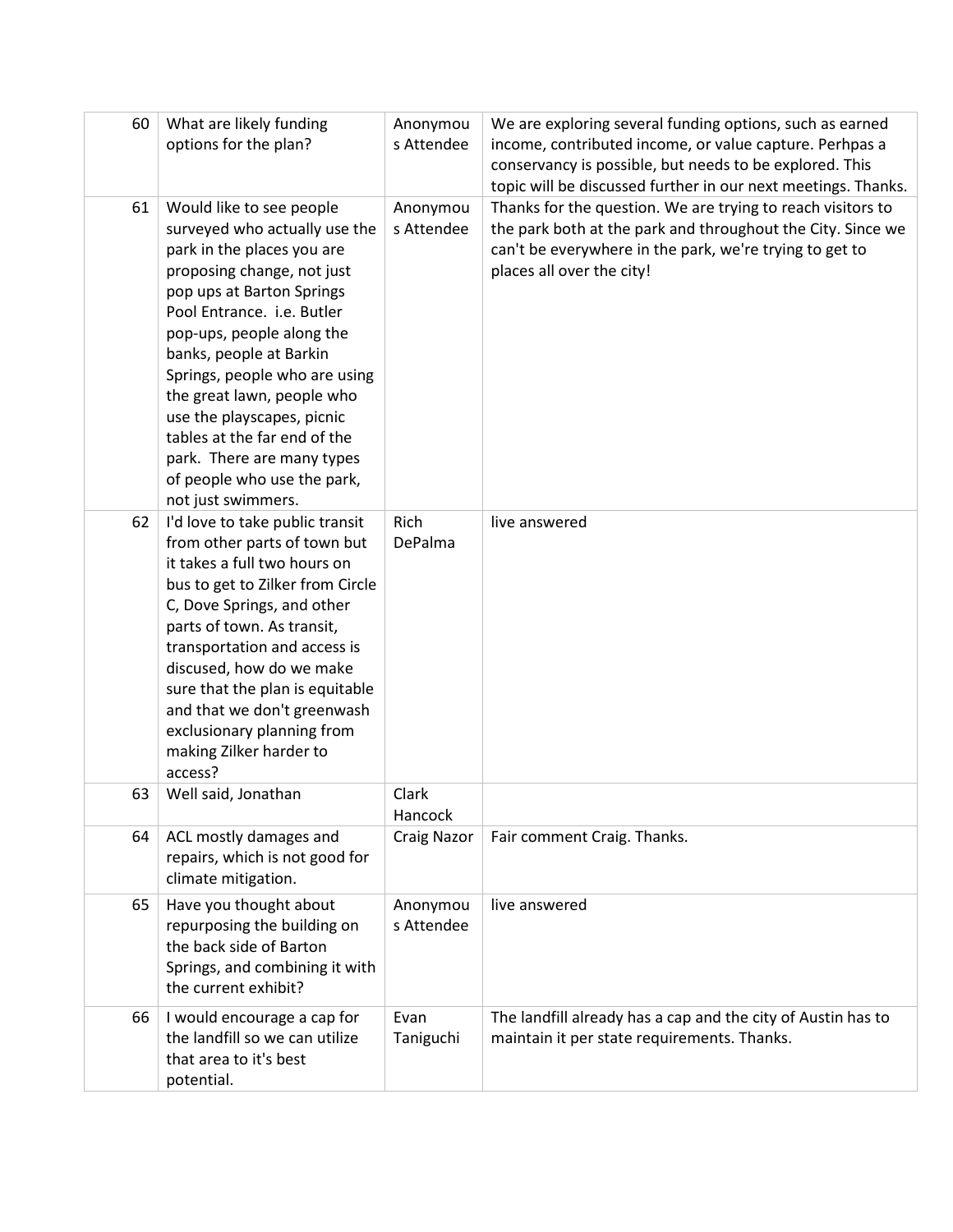| 67 | What other park in the U.S.<br>can be compared to Zilker in<br>terms of size, variety of<br>activites, natural swimming<br>pool, and a huge music<br>festival                                                                              | Megan<br>Meisenbac<br>h   | live answered                                                                                                                                                                                                                                                            |
|----|--------------------------------------------------------------------------------------------------------------------------------------------------------------------------------------------------------------------------------------------|---------------------------|--------------------------------------------------------------------------------------------------------------------------------------------------------------------------------------------------------------------------------------------------------------------------|
| 68 | Comment. Many urban parks<br>have structured parking, such<br>as Grant Park in Chicage,<br>Piedmont Park in Atlanta, and<br>Central Park in NY.                                                                                            | Steve<br>Prather          | Thanks for this consideration, Steve.                                                                                                                                                                                                                                    |
| 69 | How is the SOS rewilding plan<br>being considered within this<br>vision?                                                                                                                                                                   | Michele<br><b>Blair</b>   | We see it as important input from community members<br>who are near the park. We are also continuing the process<br>of gathering input from across the city and continuing the<br>process. We are grateful for this additional insight and<br>input.                     |
| 70 | How does the SOS<br>"Rewilding" vision factor into<br>the final plan?                                                                                                                                                                      | Ingrid<br><b>Karklins</b> | Yes, we are reviewing it. We see it as important input from<br>community members who are near the park. We are also<br>continuing the process of gathering input from across the<br>city and continuing the process. We appreciate this<br>additional insight and input. |
| 71 | Whether located at Butler or<br>anywhere, have you looked<br>into private operation of<br>"park parking" that could help<br>finance structured parking<br>options, even leading to<br>reduced impervious cover in<br>the rest of the park. | Anonymou<br>s Attendee    | live answered                                                                                                                                                                                                                                                            |
| 72 | Could the DAC underground<br>parking garage be enlarged?                                                                                                                                                                                   | <b>Judith Sims</b>        | We are looking at the possibilty of allowing park visitors to<br>park there on weekends or other non peak times. Thanks.                                                                                                                                                 |
| 73 | Parking is a very seasonal<br>thing. Why are we talking<br>about a sea of pavement<br>that's only truly used<br>occasionally                                                                                                               | Roy Waley                 | Daily access to the park is the priority in addressing issues<br>of related to mobility and transportation. Consolidating<br>inefficient parking lots and improving multi-modal<br>connections are major considerations.                                                 |
| 74 | Great question about moving<br><b>ACL and Trail of Blight</b>                                                                                                                                                                              | Anonymou<br>s Attendee    |                                                                                                                                                                                                                                                                          |
| 75 | No conversation this time<br>about safe walking access<br>from Barton Springs Road,<br>Stratford Dr and the Hike &<br><b>Bike Trail into Zilker Botanical</b><br>Garden, the Nature Center<br>and the north side of the park               | Judith Craft              | live answered                                                                                                                                                                                                                                                            |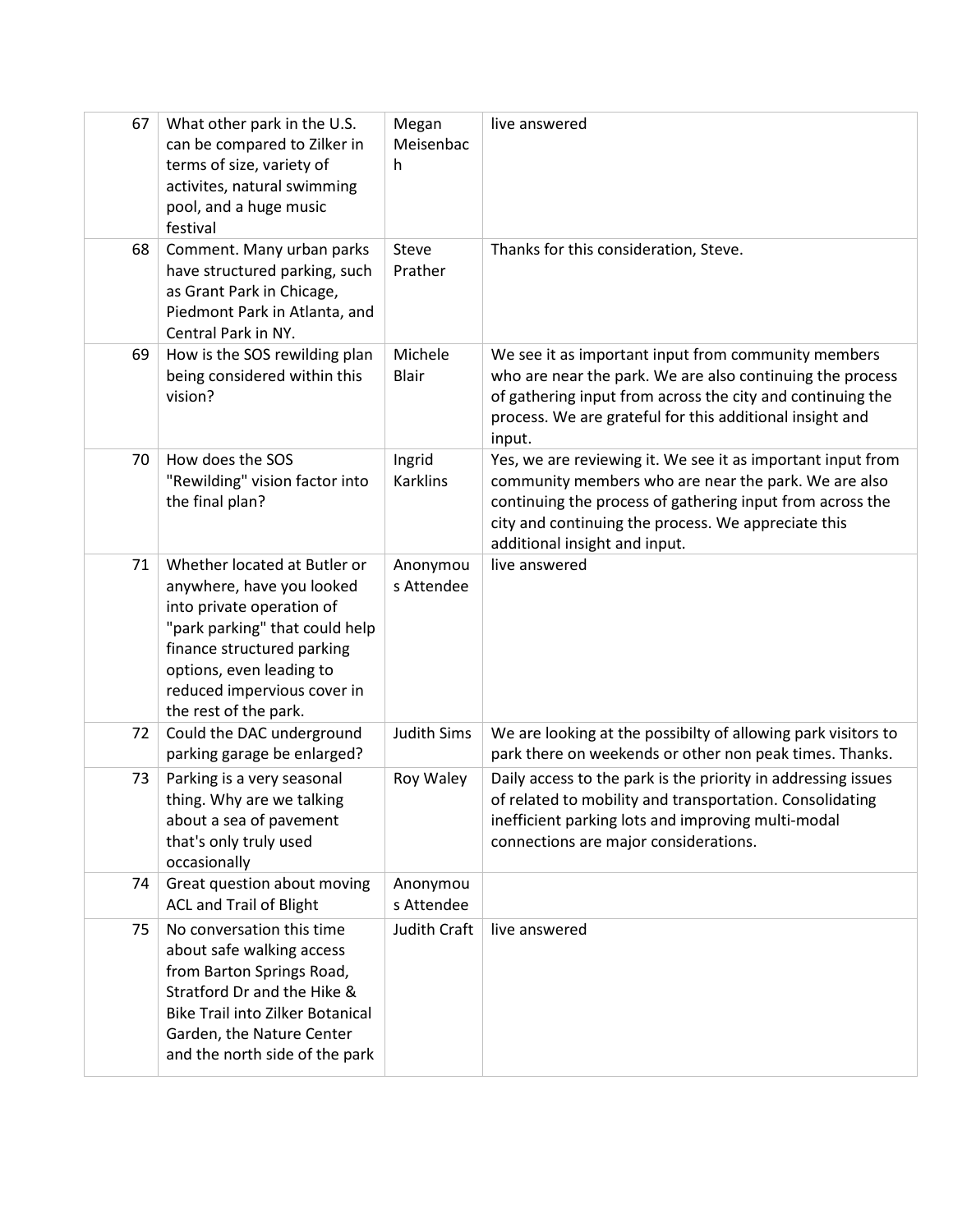| 76 | The landfill does not have a<br>clay or geomembrane cap per<br>Chris Herrington.                                                                                                                                                                                                                                                                                                                                                                                                | Elizabeth<br>McGreevy   |               |
|----|---------------------------------------------------------------------------------------------------------------------------------------------------------------------------------------------------------------------------------------------------------------------------------------------------------------------------------------------------------------------------------------------------------------------------------------------------------------------------------|-------------------------|---------------|
| 77 | I fully support the rewilding<br>efforts in conjuntion with<br>increased options for family<br>and community activities that<br>promote exercise and healthy<br>options. To that end, I would<br>like to promote outdoor<br>pickleball courts. 8 courts<br>would take the space of 2<br>tennis courts and would<br>benefit all ages considering<br>the huge popularity and<br>growth of the sport accross<br>generations and demographic<br>groups. Is this being<br>discussed? | Michele<br><b>Blair</b> | live answered |
| 78 | that wasn't clear as per<br>Ogrens presentation.                                                                                                                                                                                                                                                                                                                                                                                                                                | Evan<br>Taniguchi       |               |
| 79 | Have you considered having<br>lockers or other storage for<br>large items such as strollers,<br>coolers, etc. for folks who<br>want to spend a day in the<br>park and enjoy more than one<br>activity?                                                                                                                                                                                                                                                                          | Karen<br>Blizzard       | live answered |
| 80 | Concessions (and alcohol)--it<br>is great to NOT to have to<br>deal with these for the most<br>part. Makes Zilker more of a<br>natural place, we don't have<br>to be entertained (or<br>inebriated)                                                                                                                                                                                                                                                                             | Anonymou<br>s Attendee  | live answered |
| 81 | with Passage of Austin<br>climate Equity plan, why isn't<br>sustainability always much<br>higher a priority?                                                                                                                                                                                                                                                                                                                                                                    | Bobby<br>Rigney         | live answered |
| 82 | mentioning that ACL takes the<br>park for 26 days a year is<br>really an under estimate. the<br>south side parking closest to<br>azie morton was closed on<br>september 15th and the<br>grand lawn is presently closed<br>off  that is at 35 days so far.                                                                                                                                                                                                                       | w tucker                | live answered |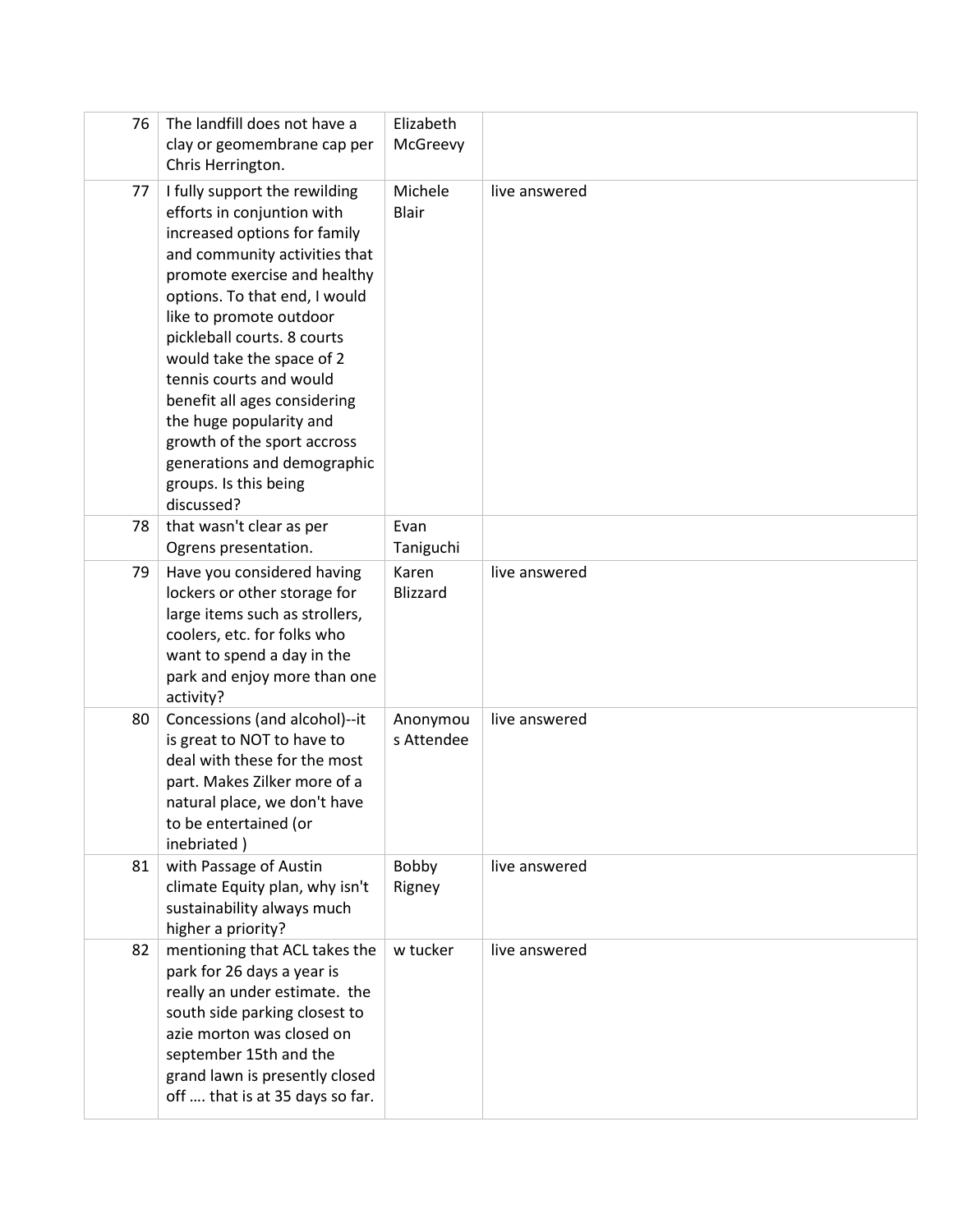| 83 | Have you considered ACL at<br><b>Auditorium Shores?</b>                                                                                                                                                                                                                                                                                                                                                                                                                                                                                                                  | Anonymou<br>s Attendee  | The promoters of ACL have stated they would like to stay in<br>Zilker and have not shown any interest in relocating. This<br>will continue to be explored tough. Thanks.                                                                                                                                                                    |
|----|--------------------------------------------------------------------------------------------------------------------------------------------------------------------------------------------------------------------------------------------------------------------------------------------------------------------------------------------------------------------------------------------------------------------------------------------------------------------------------------------------------------------------------------------------------------------------|-------------------------|---------------------------------------------------------------------------------------------------------------------------------------------------------------------------------------------------------------------------------------------------------------------------------------------------------------------------------------------|
| 84 | ACL is not very equitable in<br>Zilker Park.                                                                                                                                                                                                                                                                                                                                                                                                                                                                                                                             | <b>Craig Nazor</b>      | Thanks for your comment Craig.                                                                                                                                                                                                                                                                                                              |
| 85 | will acl's use of the park<br>restrict the rewilding of the<br>great lawn?                                                                                                                                                                                                                                                                                                                                                                                                                                                                                               | w tucker                | live answered                                                                                                                                                                                                                                                                                                                               |
| 86 | More than one of us has<br>asked about the SOS<br>rewilding plan but there has<br>been no response                                                                                                                                                                                                                                                                                                                                                                                                                                                                       | Roy Waley               | This quesion was answered by Jonathan O. Sorry if you<br>missed it Roy. We are reviewing it. We see it as important<br>input from community members who are near the park. We<br>are also continuing the process of gathering input from<br>across the city and continuing the process. We appreciate<br>this additional insight and input. |
| 87 | Comparatively smaller<br>comment but is anyone<br>talking about improving the<br>single volleyball court on the<br>south side? Perhaps due to<br>budget constraints, the court<br>was built in a sub-optimal<br>way with dirt vs sand as<br>compared to the deep, (sport<br>appropriate) sand at the<br>north court complex. At it's<br>current state, it is derelict and<br>barely used. If sand were<br>added, deep and around the<br>margins, it would be a great<br>improvement and the court<br>would be used as intended!<br>Otherwise, it is wasted space<br>use. | Michele<br><b>Blair</b> | live answered                                                                                                                                                                                                                                                                                                                               |
| 88 | Of course the promoters of<br>ACL want to stay in the park.<br>But why do they have the<br>right to take it over? We all<br>love it, but activities that<br>attract huge crowds abuse it.                                                                                                                                                                                                                                                                                                                                                                                | Anonymou<br>s Attendee  | live answered                                                                                                                                                                                                                                                                                                                               |
| 89 | I represent TTF and also the<br>ZBG Conservancy (Taniguchi<br>Garden) so let's stay in touch.<br>Great presentationbut<br>gotta sign off!                                                                                                                                                                                                                                                                                                                                                                                                                                | Evan<br>Taniguchi       | Thanks.                                                                                                                                                                                                                                                                                                                                     |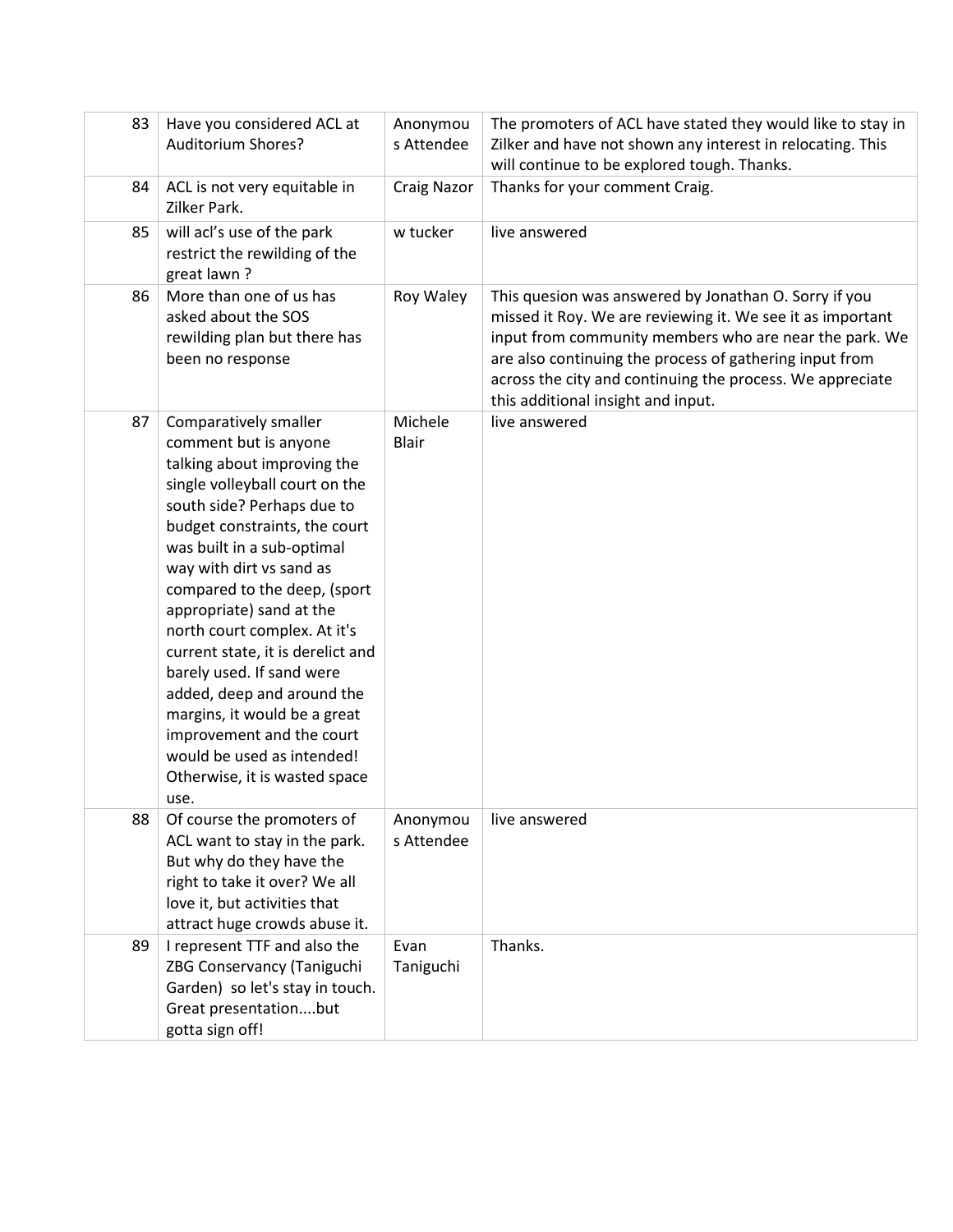| 90 | I encourage you to mitigate<br>the landfill as much as<br>possible, seeing that it is in a<br>floodplain with an ever-<br>increasing chance of flooding<br>due to climate change.                                                                                                                                                                                                                                                                                                                                                                                                                           | <b>Craig Nazor</b>     | Good point and comment Craig. Thanks                                                                                                                                                                                                                                                                                                                                                   |
|----|-------------------------------------------------------------------------------------------------------------------------------------------------------------------------------------------------------------------------------------------------------------------------------------------------------------------------------------------------------------------------------------------------------------------------------------------------------------------------------------------------------------------------------------------------------------------------------------------------------------|------------------------|----------------------------------------------------------------------------------------------------------------------------------------------------------------------------------------------------------------------------------------------------------------------------------------------------------------------------------------------------------------------------------------|
| 91 | Ricardo but can you create<br>Barton Springs in these<br>spaces or put a train?                                                                                                                                                                                                                                                                                                                                                                                                                                                                                                                             | Anonymou<br>s Attendee | live answered                                                                                                                                                                                                                                                                                                                                                                          |
| 92 | Roy Guerrero park is a<br>fantastic park on the<br>Colorado River that needs a<br>Vison Plan                                                                                                                                                                                                                                                                                                                                                                                                                                                                                                                | Roy Waley              | It has one that was approved in 2003.                                                                                                                                                                                                                                                                                                                                                  |
| 93 | Greg and team-the City's<br>own city-wide surveys<br>indicate interest in expanding<br>the natural areas in ALL of<br>Austin's parks and also<br>specifically in Zilker Park is<br>above 80%. The ZNA team<br>attended ALL of the pop ups<br>across the city and believes<br>there is a wide interest, not<br>just from adjacent<br>neighborhoods. We are also<br>working to have Austin<br>Neighborhoods Association<br>help make sure ALL<br>neighborhoods have a chance<br>to give input to the rewilding<br>concepts and we are working<br>on that diligently. Happy to<br>share feedback as we get it. | Robin<br>Rather        | Thank you, Robin. There is definitely significant interest,<br>which is why we continue to consider this and think<br>through the possibilities and continue to bring it to<br>community members across the city as well.                                                                                                                                                              |
| 94 | Yes, I thought tha tthe Zilker<br>Rewilding Plan was going to<br>be the focus of tonight's<br>meeting. Am disappointed<br>that it was not.                                                                                                                                                                                                                                                                                                                                                                                                                                                                  | Karen<br>Kreps         | We are reviewing it. We see it as important input from<br>community members who are near the park. We are also<br>continuing the process of gathering input from across the<br>city and continuing the process. This planning process is on<br>a different schedule since we're discussing many issues<br>whereas the Zilker Rewilding Plan focused on one<br>important issue. Thanks. |
| 95 | Sure and what's happening<br>now? We need transit to that<br>Park also. Roy G should be as<br>revered as an assett to the<br>City. It's beautiful                                                                                                                                                                                                                                                                                                                                                                                                                                                           | Roy Waley              | Roy G is a great asset and CapMetro would need to be part<br>of the solution.                                                                                                                                                                                                                                                                                                          |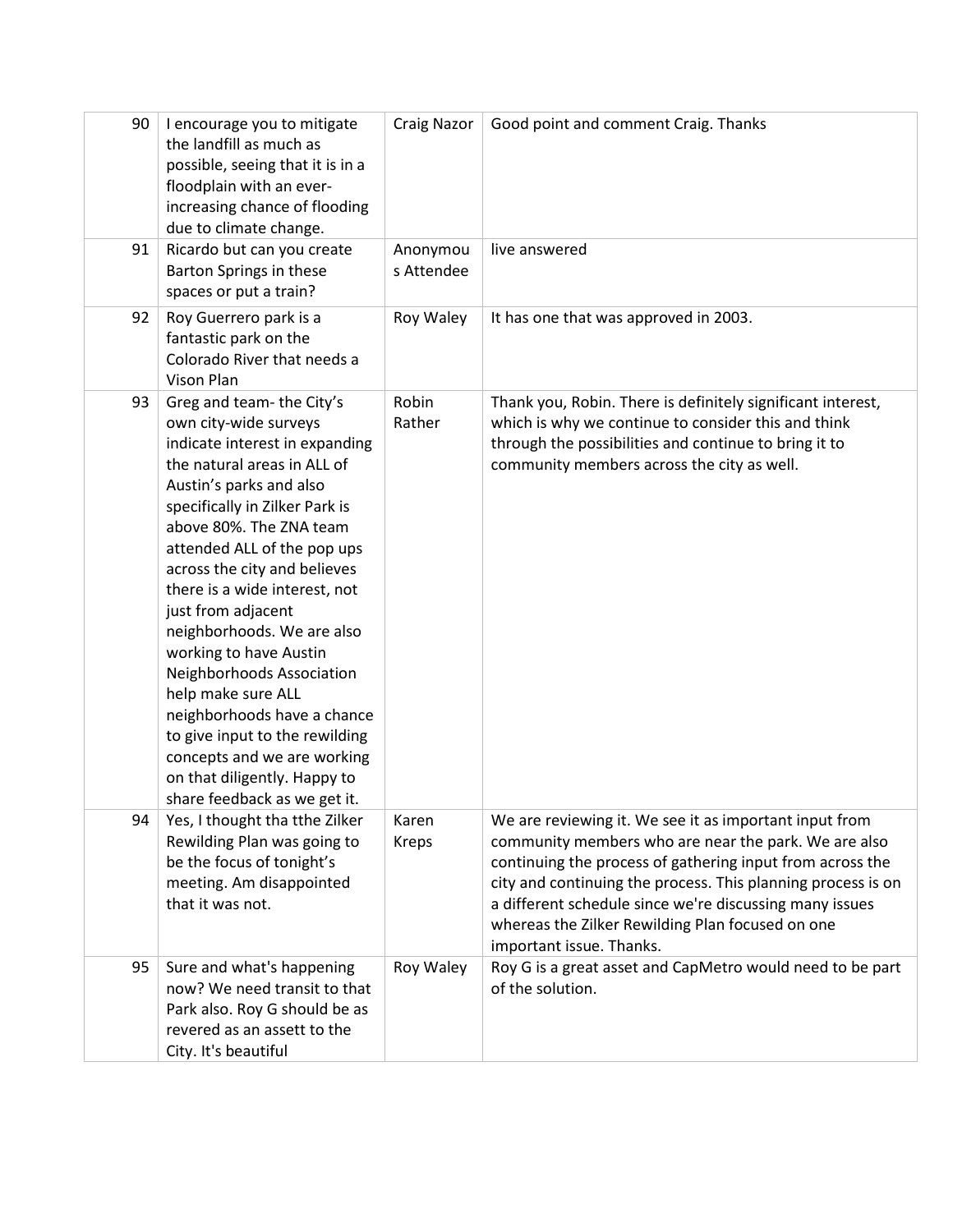| 96  | How does a pickle ball court<br>work with a re-wilded park?<br>Pickle-tree ball?                                                                                                                                                                                                                                                                                              | Anonymou<br>s Attendee | Programming preferences for types of uses, i.e., places for<br>active & passive recreation are considerations for the<br>community to weigh in on. |
|-----|-------------------------------------------------------------------------------------------------------------------------------------------------------------------------------------------------------------------------------------------------------------------------------------------------------------------------------------------------------------------------------|------------------------|----------------------------------------------------------------------------------------------------------------------------------------------------|
| 97  | Beverly Sheffield Center is the<br>building behind Barton<br>Springs is an option which<br>could be shared as a visitor<br>center with Zilker Park.                                                                                                                                                                                                                           | Anonymou<br>s Attendee | thank you for the clarification.                                                                                                                   |
| 98  | '@Karen et al: I also thought<br>tonight was primarily<br>supposed to be about<br>rewilding. VERY interested in<br>this possibility.                                                                                                                                                                                                                                          | Anonymou<br>s Attendee | Thank you for your comment.                                                                                                                        |
| 99  | I'm enjoying watching Melissa<br>sign. She's very expressive.                                                                                                                                                                                                                                                                                                                 | Elizabeth<br>McGreevy  | Me, too! So glad she is a part of it tonight!                                                                                                      |
| 100 | Not hearing much love for<br>Roy G                                                                                                                                                                                                                                                                                                                                            | Roy Waley              | It's loved. Thaks Roy.                                                                                                                             |
| 101 | Many people using the Lady<br>Bird Lake hike and bike trail<br>end up parking on the old<br>landfill near the Mopac<br>Pedestrian Bridge. If the<br>landfill is removed as a<br>parking option, will there be<br>other parking accomodations<br>for those folks from around<br>the city seeking to access the<br>trail? Parking at Austin High<br>School is not large enough. | Ed Scruggs             | live answered                                                                                                                                      |
| 102 | How does a citizen vote to<br>put ACL in another space, in a<br>way that help PARD to keep<br>score?                                                                                                                                                                                                                                                                          | Anonymou<br>s Attendee | live answered                                                                                                                                      |
| 103 | If the landfill were completely<br>removed, underground<br>parking couldd be<br>constructed in its place. But<br>that would be expensive, and<br>possibly create a flooding risk.                                                                                                                                                                                             | <b>Craig Nazor</b>     | live answered                                                                                                                                      |
| 104 | Never heard Ricardo mention<br>it. We need to fix the bridge<br>over Country Club Gulch                                                                                                                                                                                                                                                                                       | Roy Waley              | live answered                                                                                                                                      |
| 105 | Removing parking spaces is<br>not inclusive to everyone.<br>Not all of us can take a bike or<br>a bus to the park.                                                                                                                                                                                                                                                            | Anonymou<br>s Attendee | Agreed.                                                                                                                                            |